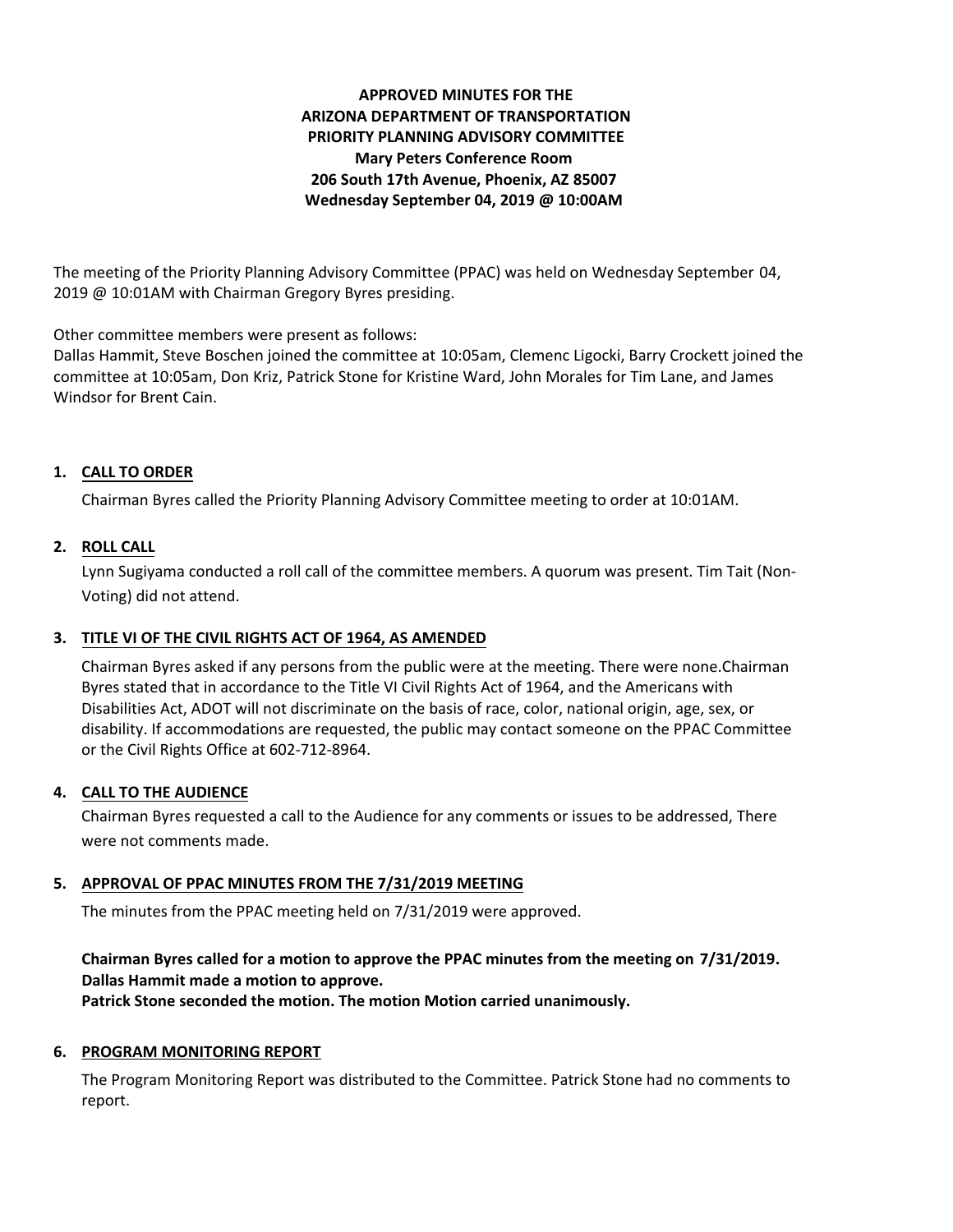## **2020-2025 TRANSPORTATION FACILITIES CONSTRUCTION: DISCUSSION AND POSSIBLE ACTION ON PROGRAM & PROJECT MODIFICATIONS**

| $7 - 1$ | Route & MP:                | $1-10 \ @ \ MP \ 130.0$        |
|---------|----------------------------|--------------------------------|
|         | <b>Project Name:</b>       | I-10 FAIRWAY DRIVE (EL MIRAGE) |
|         | Type of Work:              | <b>RIGHT OF WAY</b>            |
|         | County:                    | Maricopa                       |
|         | District:                  | Central                        |
|         | Schedule:                  |                                |
|         | Project:                   | H858701R TIP#: 8876            |
|         | <b>Project Manager:</b>    | <b>Bharat Kandel</b>           |
|         | <b>Program Amount:</b>     | \$3,049,000                    |
|         | <b>New Program Amount:</b> | \$4,017,000                    |
|         | <b>Requested Action:</b>   | Increase Budget.               |

**Item 7-1 was presented by: Bharat Kandel Chairman called for a motion to approve Item 7-1. Patrick Stone made the motion to approve. Dallas Hammit seconded the motion. Motion carried unanimously.** 

| $7 - 2$ | Route & MP:                | I-10 @ MP 274.8                      |
|---------|----------------------------|--------------------------------------|
|         | <b>Project Name:</b>       | <b>HOUGHTON ROAD TI</b>              |
|         | <b>Type of Work:</b>       | <b>CONSTRUCT TRAFFIC INTERCHANGE</b> |
|         | County:                    | Pima                                 |
|         | District:                  | Southcentral                         |
|         | Schedule:                  |                                      |
|         | Project:                   | H888701D TIP#: 10119                 |
|         | <b>Project Manager:</b>    | Derek Boland                         |
|         | <b>Program Amount:</b>     | \$4,000,000                          |
|         | <b>New Program Amount:</b> | \$5,310,000                          |
|         | <b>Requested Action:</b>   | Increase budget.                     |

**Item 7-2 was presented by: Derek Boland Chairman called for a motion to approve Item 7-2. Patrick Stone made the motion to approve. Dallas Hammit seconded the motion. Motion carried unanimously.**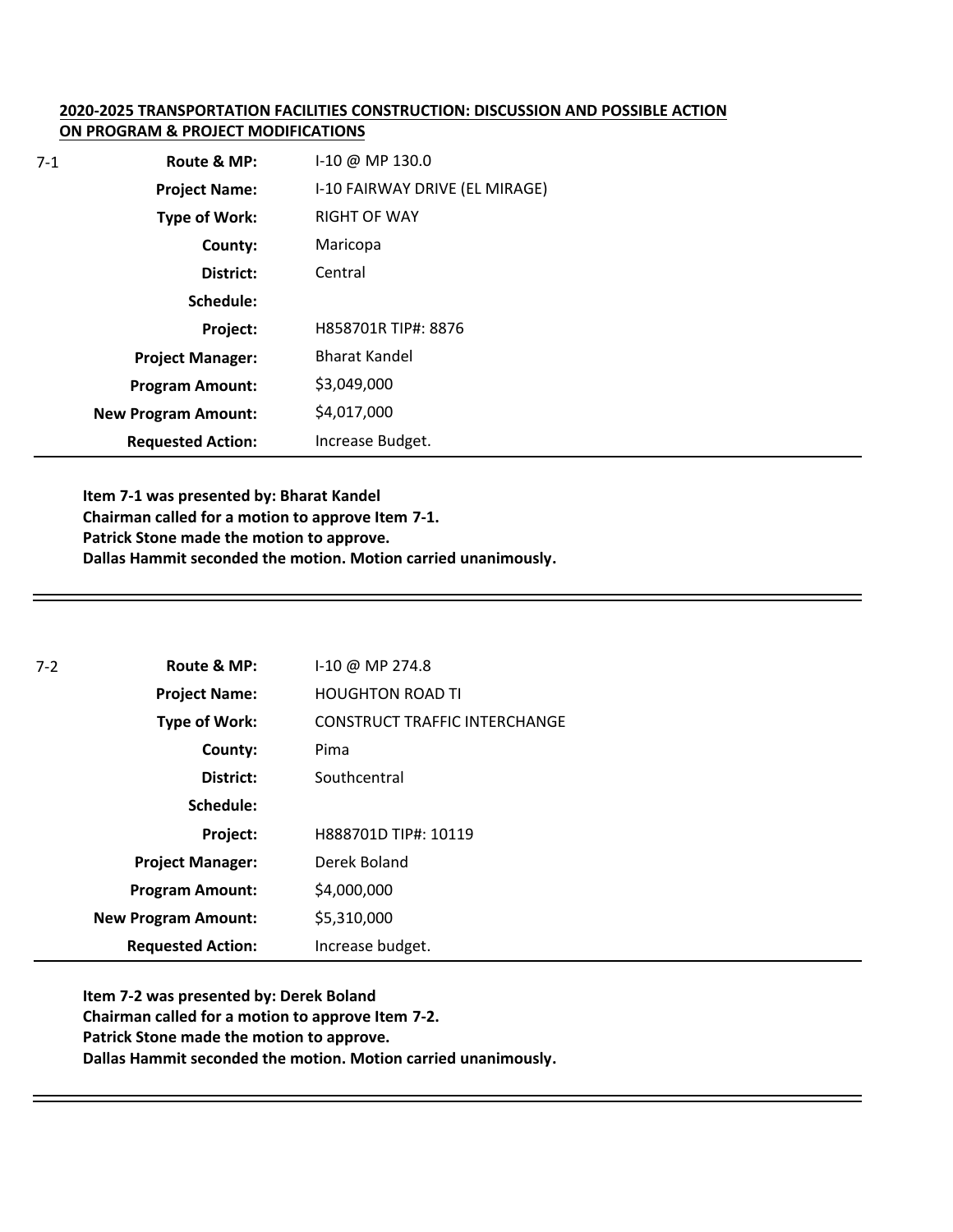**Route & MP: County: District: Schedule: Project Name: Type of Work: Project Manager: Project: Requested Action: New Program Amount: Program Amount:** I-10 @ MP 274.8 HOUGHTON ROAD TI CONSTRUCT TRAFFIC INTERCHANGE Pima **Southcentral** H888701R TIP#: 10119 Derek Boland \$0 \$660,000 Establish 01R Sub-phase.

**Item 7-3 was presented by: Derek Boland Chairman called for a motion to approve Item 7-3. Patrick Stone made the motion to approve. Dallas Hammit seconded the motion. Motion carried unanimously.**

| $7 - 4$ | Route & MP:                | SR 89A @ MP 388.0             |
|---------|----------------------------|-------------------------------|
|         | <b>Project Name:</b>       | <b>OAK CREEK CANYON</b>       |
|         | Type of Work:              | DRAINAGE AND SEDIMENT CONTROL |
|         | County:                    | Coconino                      |
|         | District:                  | Northcentral                  |
|         | Schedule:                  | FY 2020                       |
|         | Project:                   | H890701C TIP#: 6524           |
|         | <b>Project Manager:</b>    | Derek Boland                  |
|         | <b>Program Amount:</b>     | \$1,200,000                   |
|         | <b>New Program Amount:</b> | \$2,300,000                   |
|         | <b>Requested Action:</b>   | Increase construction budget  |

**Item 7-4 was presented by: Derek Boland Chairman called for a motion to approve Item 7-4. Patrick Stone made the motion to approve. Dallas Hammit seconded the motion. Motion carried unanimously.**

7-3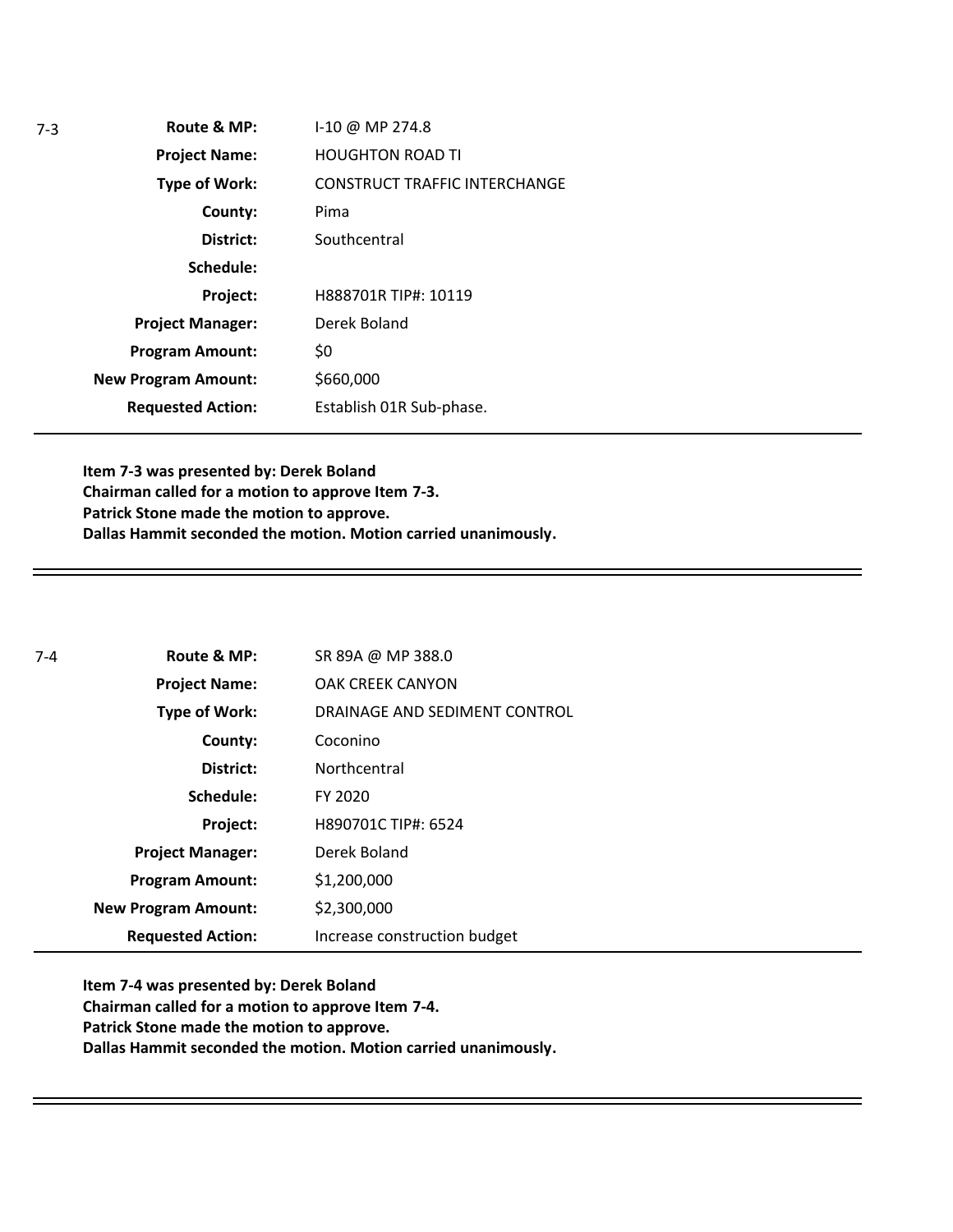| $7-5$ | Route & MP:                | $1-15 @ MP 9.0$                 |
|-------|----------------------------|---------------------------------|
|       | <b>Project Name:</b>       | <b>VIRGIN RIVER BRIDGE NO 1</b> |
|       | <b>Type of Work:</b>       | CONSTRUCT BRIDGE REPLACEMENT    |
|       | County:                    | Mohave                          |
|       | District:                  | Northcentral                    |
|       | Schedule:                  |                                 |
|       | Project:                   | H876001D TIP#: 10219            |
|       | <b>Project Manager:</b>    | Jennifer Acuna                  |
|       | <b>Program Amount:</b>     | \$4,479,000                     |
|       | <b>New Program Amount:</b> | \$4,989,000                     |
|       | <b>Requested Action:</b>   | Increase design funding.        |

**Item 7-5 was presented by: Jennifer Acuna Chairman called for a motion to approve Item 7-5. Patrick Stone made the motion to approve. Dallas Hammit seconded the motion. Motion carried unanimously.**

| $7-6$ | Route & MP:                | $1-10 \omega$ MP 260.3                                    |
|-------|----------------------------|-----------------------------------------------------------|
|       | <b>Project Name:</b>       | I-10; I-19 to Kolb Road & SR 210; Golf Links Road to I-10 |
|       | <b>Type of Work:</b>       | DCR & EA                                                  |
|       | County:                    | Pima                                                      |
|       | District:                  | Southcentral                                              |
|       | Schedule:                  |                                                           |
|       | Project:                   | H782501L TIP#: 101463                                     |
|       | <b>Project Manager:</b>    | Tazeen Dewan                                              |
|       | <b>Program Amount:</b>     | \$6,015,000                                               |
|       | <b>New Program Amount:</b> | \$6,171,000                                               |
|       | <b>Requested Action:</b>   | Increase in Budget                                        |

**Item 7-6 was presented by: Tazeen Dewan Chairman called for a motion to approve Item 7-6. Patrick Stone made the motion to approve. Steve Boschen seconded the motion. Motion carried unanimously.**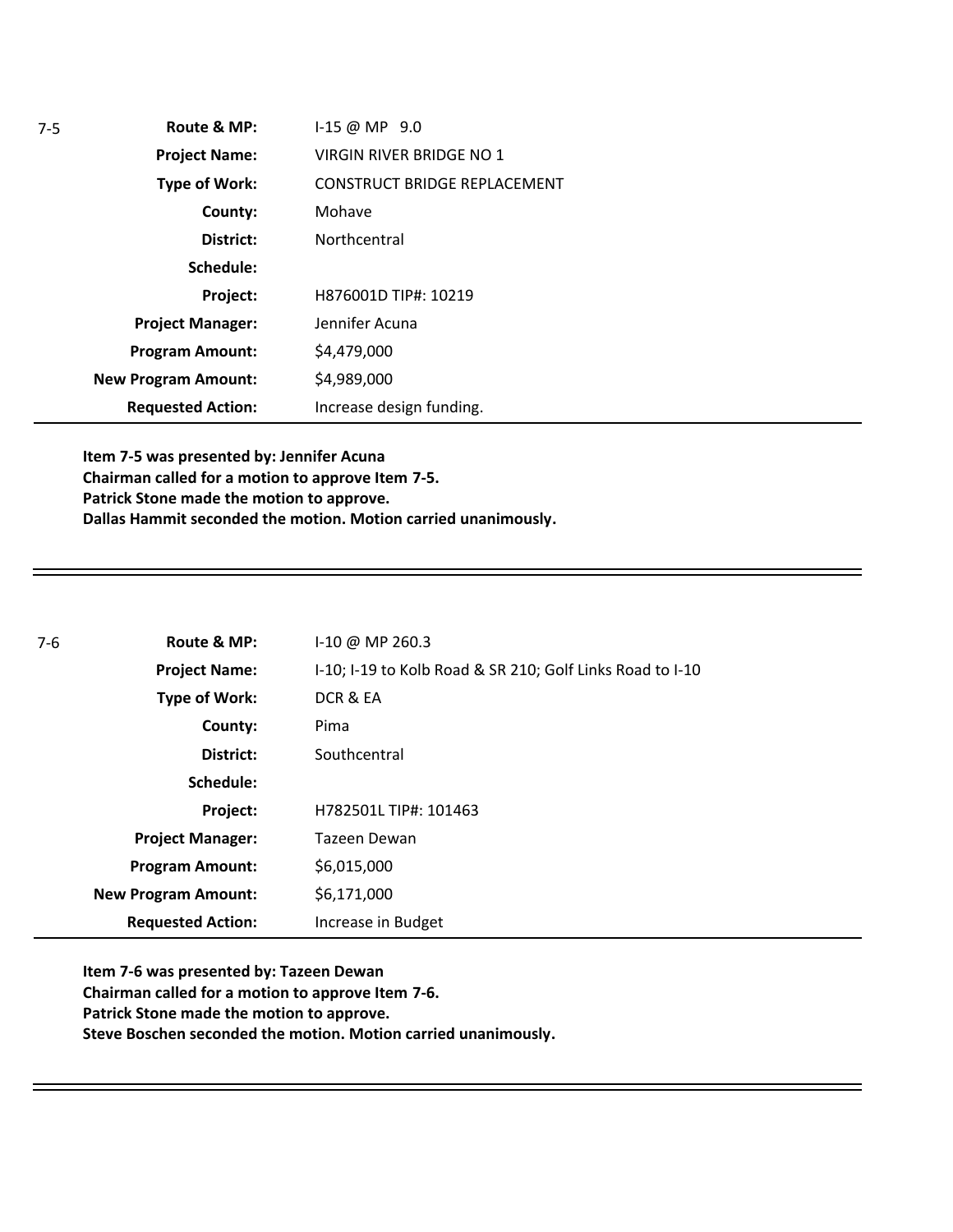**Route & MP: County: District: Schedule: Project Name: Type of Work: Project Manager: Project: Requested Action: New Program Amount: Program Amount:** SR 77 @ MP 72.1 RIVER RD - CALLE CONCORDIA RECONSTRUCT ROADWAY & LIGHTING Pima **Southcentral** H891901D TIP#: 5689 Tricia Brown \$1,935,000 \$3,588,000 Increase budget.

**Item 7-7 was presented by: Tricia Brown Chairman called for a motion to approve Item 7-7. Patrick Stone made the motion to approve. Don Kriz seconded the motion. Motion carried unanimously. Discussion followed that the PRB Form needs to be revised to show the 100 parcels affected by the right of way needed.** 

| $7-8$ | Route & MP:                | SR 77 @ MP 72.1                  |
|-------|----------------------------|----------------------------------|
|       | <b>Project Name:</b>       | RIVER RD - CALLE CONCORDIA       |
|       | <b>Type of Work:</b>       | RECONSTRUCT ROADWAY & LIGHTING   |
|       | County:                    | Pima                             |
|       | District:                  | Southcentral                     |
|       | Schedule:                  |                                  |
|       | Project:                   | H891901R TIP#: 5689              |
|       | <b>Project Manager:</b>    | Tricia Brown                     |
|       | <b>Program Amount:</b>     | \$0                              |
|       | <b>New Program Amount:</b> | \$1,814,000                      |
|       | <b>Requested Action:</b>   | Establish Right of Way Subphase. |

**Item 7-8 was presented by: Tricia Brown Chairman called for a motion to approve Item 7-8. Patrick Stone made the motion to approve. Don Kriz seconded the motion. Motion carried unanimously.**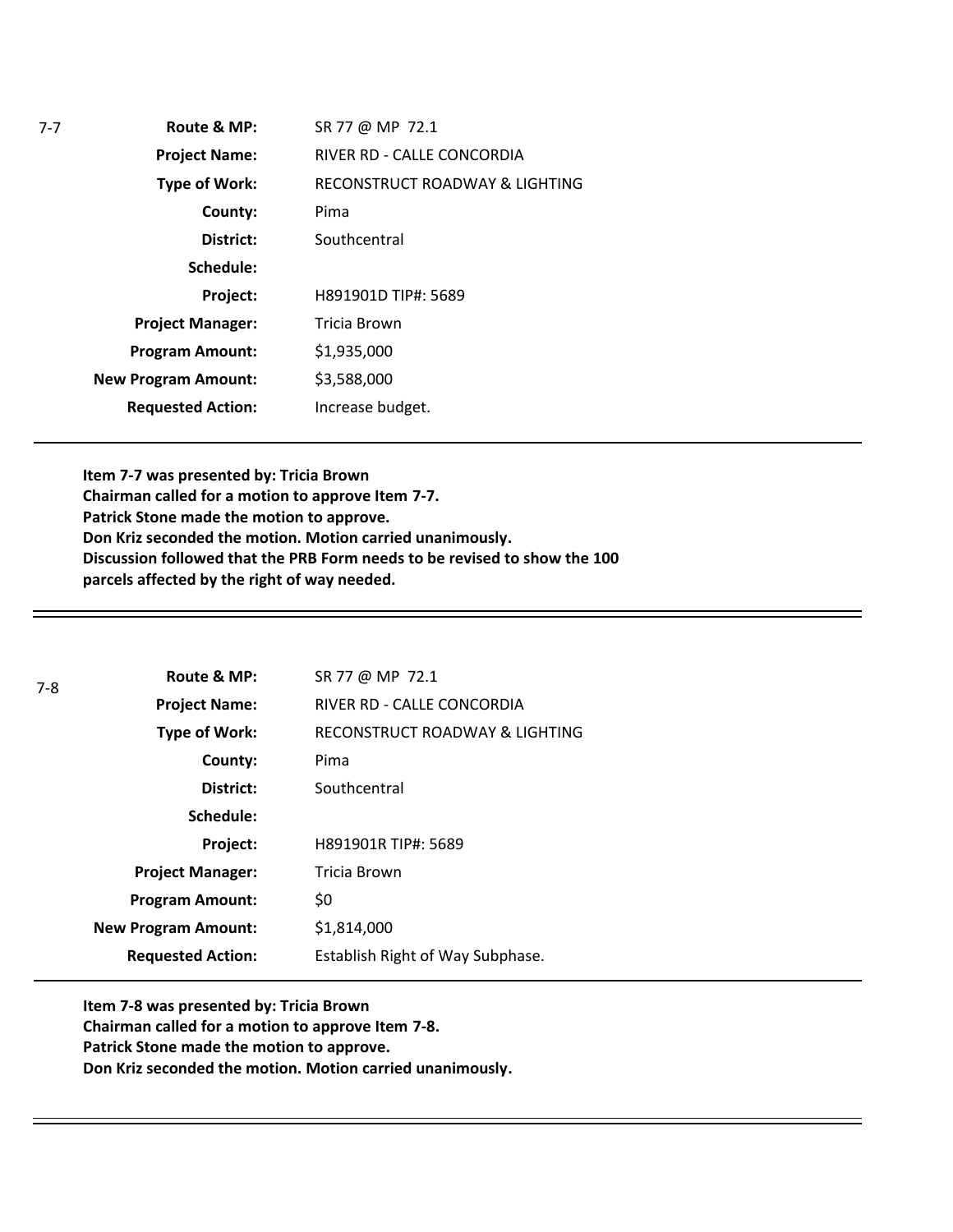| $7-9$ | Route & MP:                | I-17 @ MP 229.0                      |
|-------|----------------------------|--------------------------------------|
|       | <b>Project Name:</b>       | ANTHEM WAY - YAVAPAI COUNTY LINE, SB |
|       | Type of Work:              | Pavement Rehabilitation & Lighting   |
|       | County:                    | Maricopa                             |
|       | District:                  | Central                              |
|       | Schedule:                  |                                      |
|       | Project:                   | F017101C TIP#: 8448                  |
|       | <b>Project Manager:</b>    | <b>Annette Riley</b>                 |
|       | <b>Program Amount:</b>     | \$50,000,000                         |
|       | <b>New Program Amount:</b> | \$00                                 |
|       | <b>Requested Action:</b>   | Delete project.                      |
|       |                            |                                      |

**Item 7-9 was presented by: Floyd Roehrich Chairman called for a motion to approve Item 7-9. Patrick Stone made the motion to approve. Dallas Hammit seconded the motion. Motion carried unanimously.**

| $7-10$ | Route & MP:                | $1-17$ @ MP 229.0                 |  |
|--------|----------------------------|-----------------------------------|--|
|        | <b>Project Name:</b>       | ANTHEM WAY TI - CORDES JUNCTION   |  |
|        | <b>Type of Work:</b>       | <b>Construct Roadway Widening</b> |  |
|        | County:                    | Maricopa                          |  |
|        | District:                  | Central                           |  |
|        | Schedule:                  |                                   |  |
|        | Project:                   | H680001C TIP#: 100832             |  |
|        | <b>Project Manager:</b>    | Annette Riley                     |  |
|        | <b>Program Amount:</b>     | \$40,000,000                      |  |
|        | <b>New Program Amount:</b> | \$90,000,000                      |  |
|        | <b>Requested Action:</b>   | Increase Budget and add scope.    |  |
|        |                            |                                   |  |

**Item 7-10 was presented by: Floyd Roehrich Chairman called for a motion to approve Item 7-10. Patrick Stone made the motion to approve. Dallas Hammit seconded the motion. Motion carried unanimously.**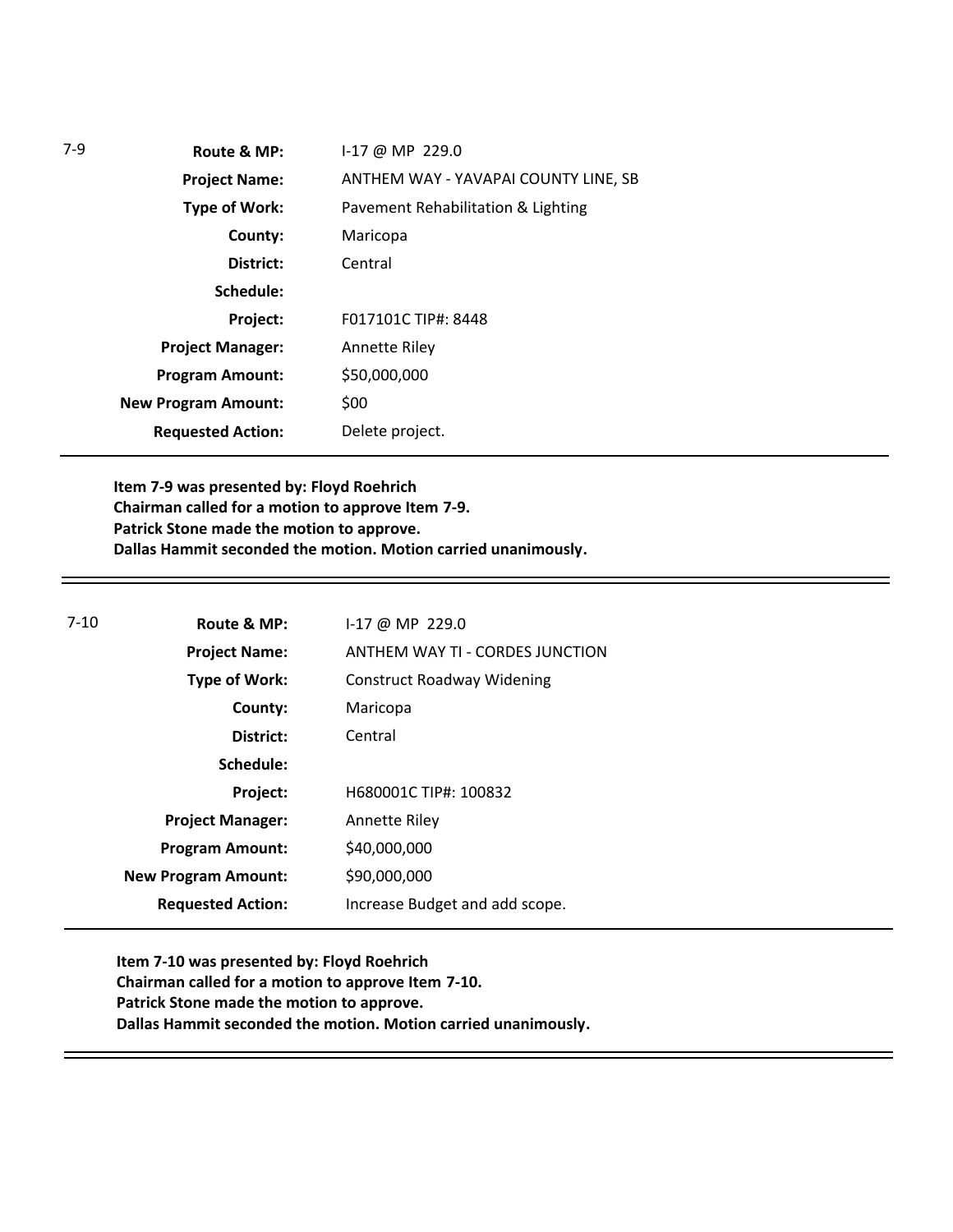| 8-a. | AIRPORT NAME:               | <b>Cottonwood Airport</b>     |              |
|------|-----------------------------|-------------------------------|--------------|
|      | SPONSOR:                    | City of Cottonwood            |              |
|      | AIRPORT CATEGORY:           | Public GA                     |              |
|      | SCHEDULE:                   | FY 2020-2024                  |              |
|      | <b>PROJECT#:</b>            | E0M1A                         |              |
|      | PROGRAM AMOUNT:             | <b>New</b>                    |              |
|      | <b>PROJECT MANAGER:</b>     | Lisa Yahraus                  |              |
|      | <b>PROJECT DESCRIPTION:</b> | Update Airport Master Plan    |              |
|      | <b>REQUESTED ACTION:</b>    | <b>Recommend STB Approval</b> |              |
|      | <b>FUNDING SOURCES:</b>     | <b>FAA</b>                    | \$364,054.00 |
|      |                             | <b>Sponsor</b>                | \$17,871.00  |
|      |                             | <b>State</b>                  | \$17,871.00  |
|      |                             | <b>Total Program</b>          | \$399,796.00 |

**Item 8-a was presented by: Lisa Yahraus Chairman called for a motion to approve Item 8-a. Patrick Stone made the motion to approve. Clemenc Ligocki seconded the motion. Motion carried unanimously.**

8-b. AIRPORT NAME: Safford Regional Airport SPONSOR: City of Safford AIRPORT CATEGORY: Public-GA SCHEDULE: FY 2020-2024 PROJECT #: E0M1H PROGRAM AMOUNT: Change PROJECT MANAGER: Lisa Yahraus

PROJECT DESCRIPTION: Purchase of Airport Sweeper REQUESTED ACTION: Recommend STB Approval FUNDING SOURCES: **FAA** \$ 250,754.00 **Sponsor**  $\frac{1}{2}$  12,309.00 **State**  $\begin{array}{c} \text{State} \\ \text{5} \end{array}$  12,309.00 **Total Program** \$ 275,372.00

**Item 8-b was presented by: Lisa Yahraus Chairman called for a motion to approve Item 8-b. Dallas Hammit made the motion to approve. Patrick Stone seconded the motion. Motion carried unanimously.**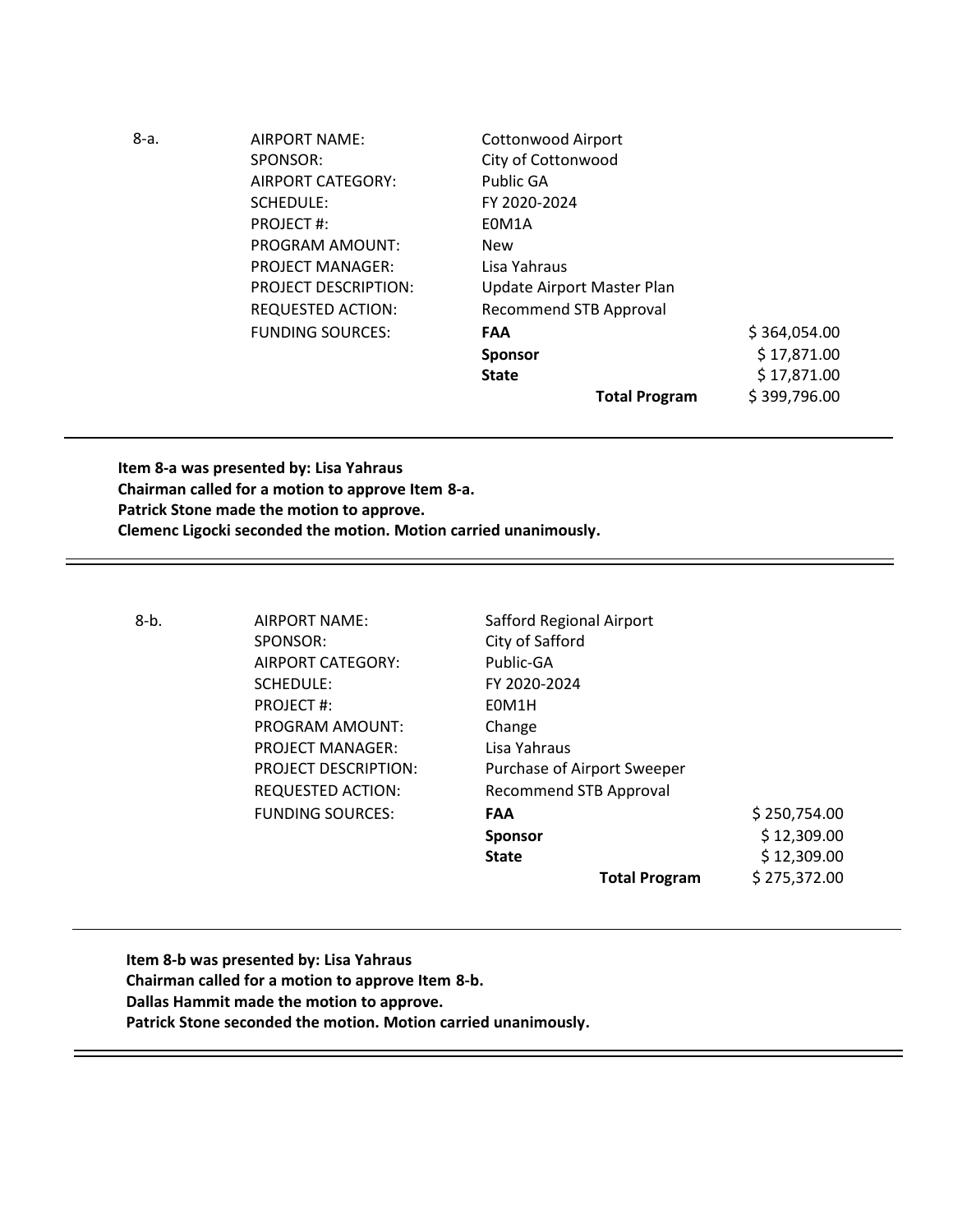| $8-c.$ | <b>AIRPORT NAME:</b>        | <b>Nogales International Airport</b>     |                |
|--------|-----------------------------|------------------------------------------|----------------|
|        | SPONSOR:                    | Santa Cruz County                        |                |
|        | AIRPORT CATEGORY:           | Public-GA                                |                |
|        | SCHEDULE:                   | FY 2020-2024                             |                |
|        | PROJECT#:                   | E0M1J                                    |                |
|        | <b>PROGRAM AMOUNT:</b>      | <b>New</b>                               |                |
|        | <b>PROJECT MANAGER:</b>     | Lisa Yahraus                             |                |
|        | <b>PROJECT DESCRIPTION:</b> | Reconstruct Taxiway, Rehabilitate Runway |                |
|        | <b>REQUESTED ACTION:</b>    | <b>Recommend STB Approval</b>            |                |
|        | <b>FUNDING SOURCES:</b>     | <b>FAA</b>                               | \$1,232,344.00 |
|        |                             | Sponsor                                  | \$60,494.00    |
|        |                             | <b>State</b>                             | \$60,494.00    |
|        |                             | <b>Total Program</b>                     | \$1,353,332.00 |

**Item 8-c was presented by: Lisa Yahraus Chairman called for a motion to approve Item 8-c. Steve Boschen made the motion to approve. Patrick Stone seconded the motion. Motion carried unanimously.**

| 8-d. | AIRPORT NAME:               | <b>Eloy Municipal Airport</b>                        |              |
|------|-----------------------------|------------------------------------------------------|--------------|
|      | SPONSOR:                    | City of Eloy                                         |              |
|      | AIRPORT CATEGORY:           | Public-GA                                            |              |
|      | SCHEDULE:                   | FY 2020-2024                                         |              |
|      | PROJECT#:                   | E9P1U                                                |              |
|      | PROGRAM AMOUNT:             | New - FY 20 AZ Pavement Maintenance Program          |              |
|      | <b>PROJECT MANAGER:</b>     | Lisa Yahraus                                         |              |
|      | <b>PROJECT DESCRIPTION:</b> | One Inch AC Overlay Sec (10) & 1 Inch Mill/1 Inch AC |              |
|      |                             | <b>Overlay and Pavement Markings</b>                 |              |
|      | <b>REQUESTED ACTION:</b>    | Recommend STB Approval                               |              |
|      | <b>FUNDING SOURCES:</b>     | <b>FAA</b>                                           | \$00         |
|      |                             | <b>Sponsor</b>                                       | \$44,332.00  |
|      |                             | <b>State</b>                                         | \$398,989.00 |
|      |                             | <b>Total Program</b>                                 | \$443,321.00 |
|      |                             |                                                      |              |

**Item 8-d was presented by: Lisa Yahraus Lisa Yahraus requested that the project be withdrawn due to questions on the Arizona Pavement Maintenance Program. Questions will be resolved at a future date. Chairman Byres approved that Item 8-d be withdrawn from consideration.**